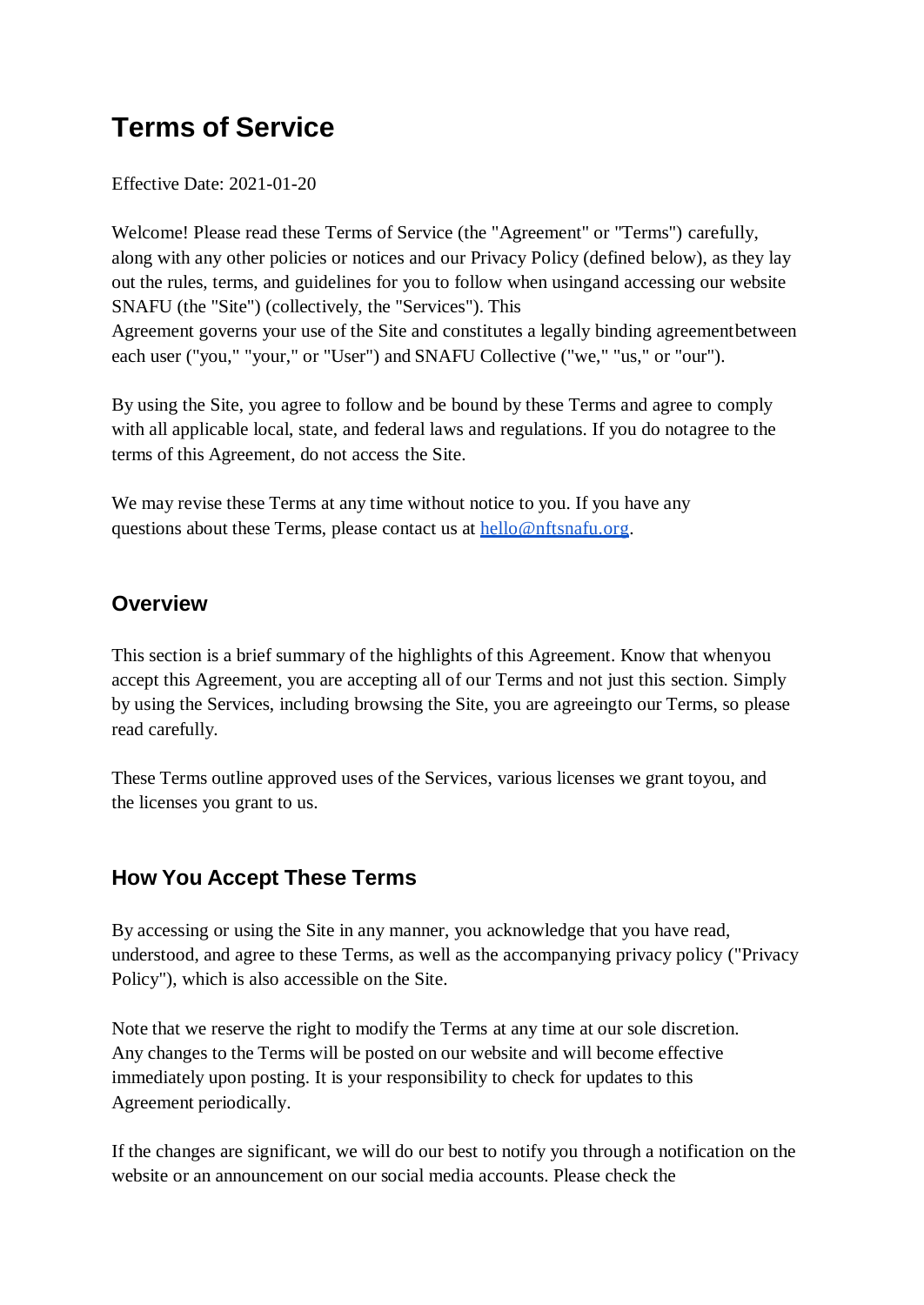effective date above to determine if there have been any changes since you lastreviewed these Terms.

If you do not agree to this Agreement or any modifications to this Agreement, youshould not use the Services. Your continued use of the Services after any amendment or modification to the Agreement constitutes your consent to the amended or modified Agreement.

# **Eligibility**

You must be at least eighteen (18) years of age, or the age of legal majority in your jurisdiction (if different than eighteen (18) years of age), to use our Services. If youare under eighteen (18) years old and would like to use our Services, you can, but only if a parent or legal guardian who is at least eighteen (18) years old supervisesyou. In all cases, such adult will be considered the User and is responsible for any and all activity on your Account.

You can only use the Services to the extent the laws of your jurisdiction or the Republic of Estonia do not bar you from doing so. Please make sure these Termsare in compliance with all laws, rules, and regulations that apply to you.

By using the Services, you represent and warrant that you meet all eligibility requirements we outline in these Terms. We may still refuse to let certain people access or use our Services. We may also change our eligibility criteria at any time.

### **Third Party Services and Content**

Our Services may contain links to third-party websites or services that are not ownedor controlled by us.

We utilize links and other tools to connect users to third party services and websites, such as Google Analytics or Ramp ("Third Party Services," each a "Third Party Service"). We have no control over and assume no liability or responsibility for, the content, privacy policies, or practices of these Third Party Services, or the accuracy,reliability, or currentness of those services.

Users who access or use a Third Party Service through us are solely responsible for complying with the terms and policies of these third parties. We strongly advise you to read the terms and conditions and privacy policies of any Third Party Service thatyou visit.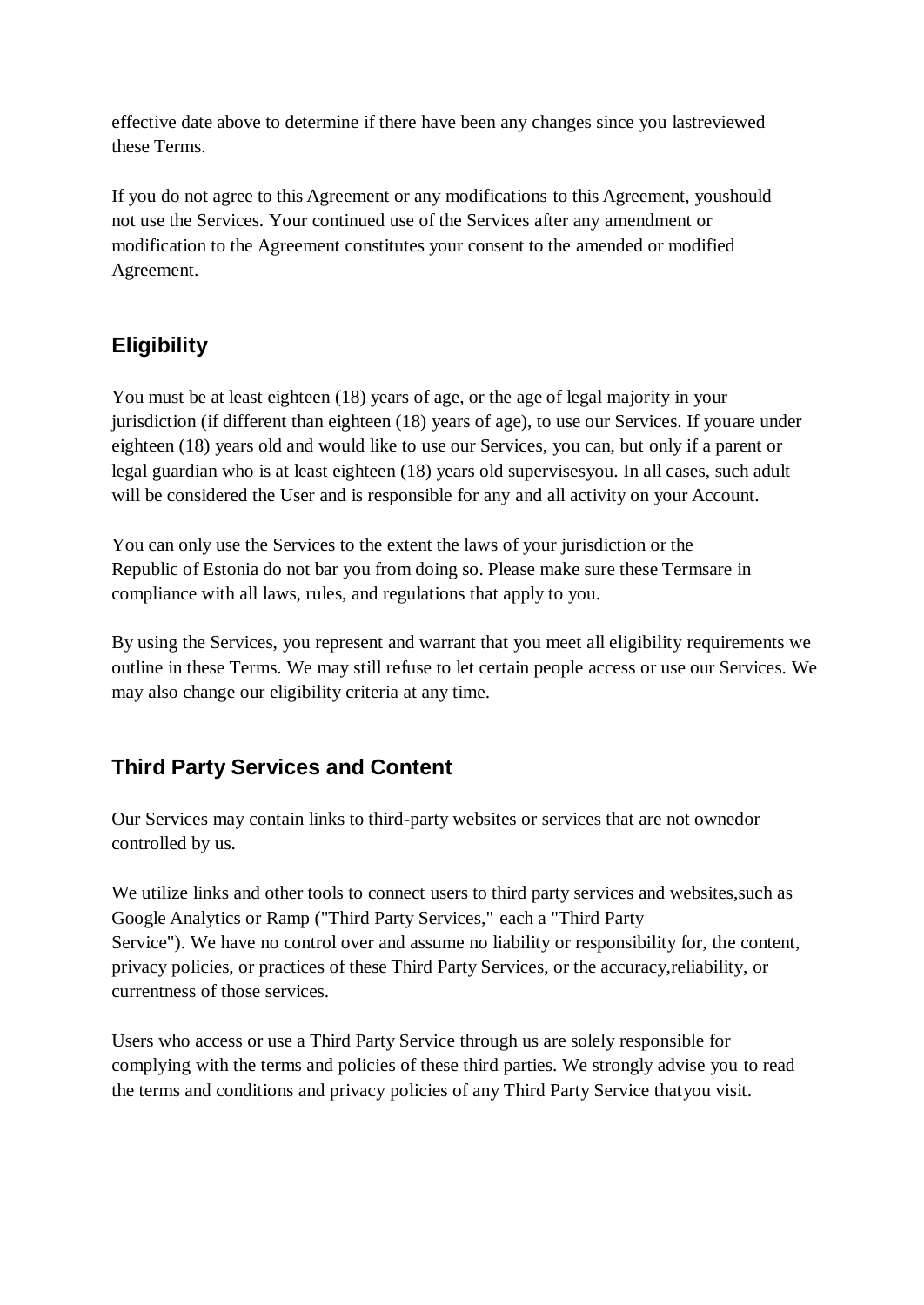In no event shall a description or reference to a third party's product or service (including, but not limited to, providing a description or reference via hyperlink) be construed as an endorsement of such third party product or service by us. We retainthe exclusive right to add to, modify, or cancel the availability of any Third Party Service at any time.

#### **Intellectual Property**

The Site contains copyrighted material, trademarks, and other proprietary information, including but not limited to text, software, photos, and graphics, and mayin the future include video, graphics, music, and sound ("Content"), which is protected by copyright law, registered and unregistered trademarks, database rights,and other intellectual property rights. Unless otherwise provided, we exclusively own the Content and your use of our Services does not grant you any right, title, or interest in or to the Content.

### **Your Use of Our Services**

You are responsible for all of your activity in connection with our Services and for anyuse of your Account. When using our Services in accordance with these Terms, we grant you a limited, personal, non-commercial, non-exclusive, non-transferable, non-assignable, and revocable license to use our Services. When using ourServices, we ask that you abide by some common sense ground rules:

- Don't Use Our Services to Break the Law. You agree that you will not violateany laws when using our Services. This includes any local, provincial, state, federal, national, or international laws or regulations that may apply to you.
- Don't Try To Harm Our System. You agree not to distribute any virus, worm, Trojan horse, or other harmful computer code through our Services. You alsoagree to not take any action that may impose an unreasonable or disproportionately large load on our, or any of our Third party Services', infrastructure.
- Don't Attempt to Circumvent Our Security. You agree not to bypass, circumvent, or attempt to bypass or circumvent any measures we may use toprevent or restrict access to our Services, including without limitation other accounts, computer systems, or networks connected to the Site.
- Don't Steal From Us. You agree not to "crawl," "scrape," "spider," decipher, decompile, disassemble, reverse engineer, or otherwise attempt to derive any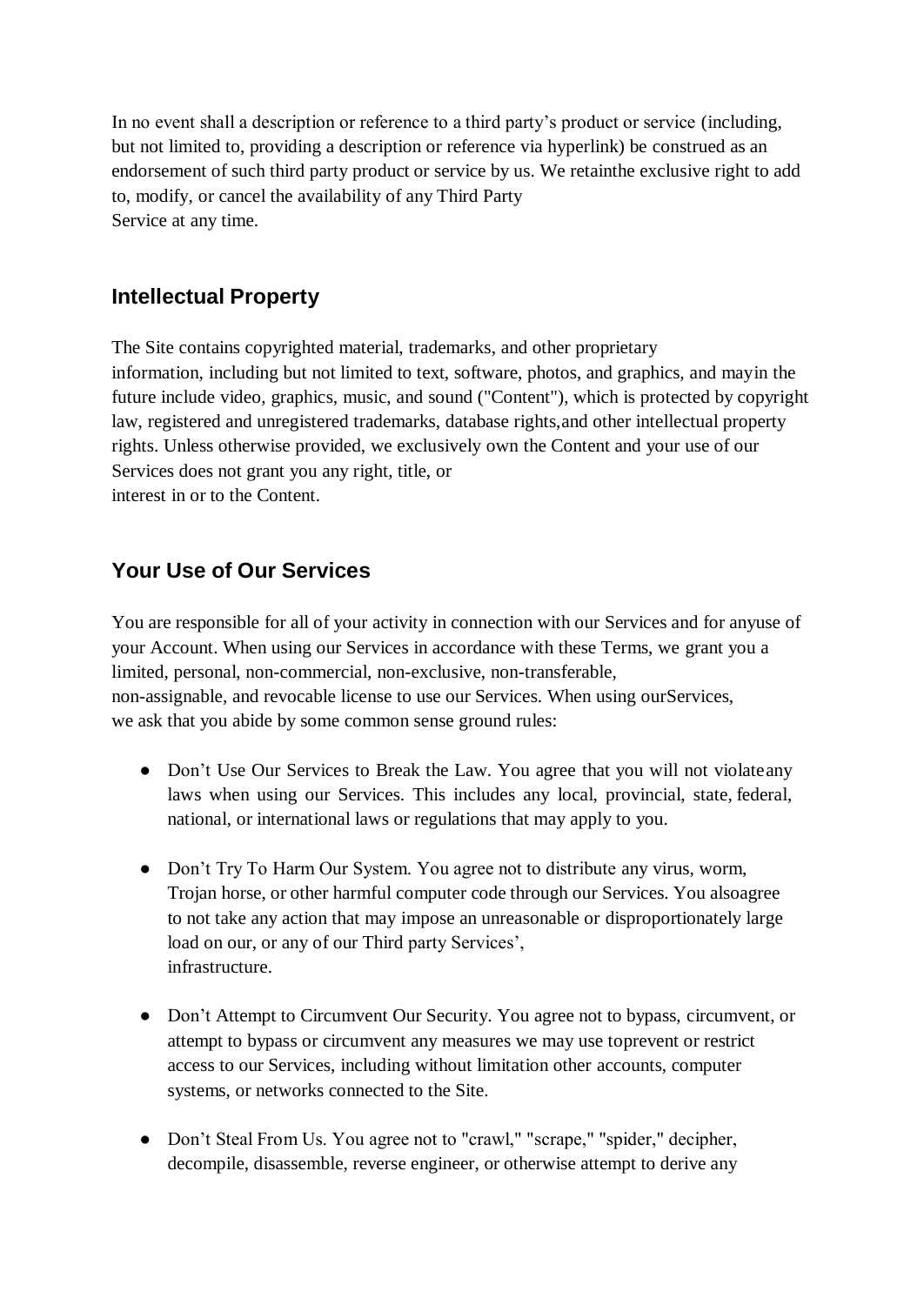source code, data, or underlying ideas or algorithms of any part of our Services.

- Don't Copy From Us. You agree not to copy, imitate, mirror, reproduce, distribute, publish, download, display, perform, post, store, or transmit any ofour Content, including without limitation any marks, in any form or by any means, including but not limited to electronic, mechanical, photocopying, recording, or otherwise.
- Respect our Intellectual Property. The name "SNAFU" and any graphic elements, design elements, presentations, phrases, designs, logos, layout,and source code of our Services are owned by us and are protected by copyright, trademark, and other laws.
- Respect our Service. Do not take any action that: (i) interferes or attempts to interfere with the proper working of our Services or any activities conducted using our Services; (ii) circumvents any security-related features of our Services; builds, or authorizes another party to build, a competitive product toour Services; (iii) recruits or otherwise solicits any user of our Services to jointhird-party services or websites that are competitive to our Services; or, (iv) bypasses any measures we may use to prevent or restrict access to our Services.
- Provide Us with Feedback. Your feedback can help us improve your experience and our Services. Any unsolicited ideas or other materials you submit to us (and are not including your User Content (defined below)) areconsidered nonconfidential and non-proprietary to you. You grant us a non-exclusive, worldwide, royalty-free, irrevocable, sub-licensable, perpetual license to use and publish those ideas and materials for any purpose, withoutcompensation, credit, or acknowledgment.

Any use of our Services other than as specifically authorized in this Agreement,without our prior written permission, is strictly prohibited and will terminate yourlicense to use our Services.

### **License You Grant to Us Over User Content**

There are areas of the Site and areas on Third Party Services where you can communicate with us. We do not own any of your content. However, by providing content to us, you grant us a license to use it. These communications between youand us will be referred to as "User Content."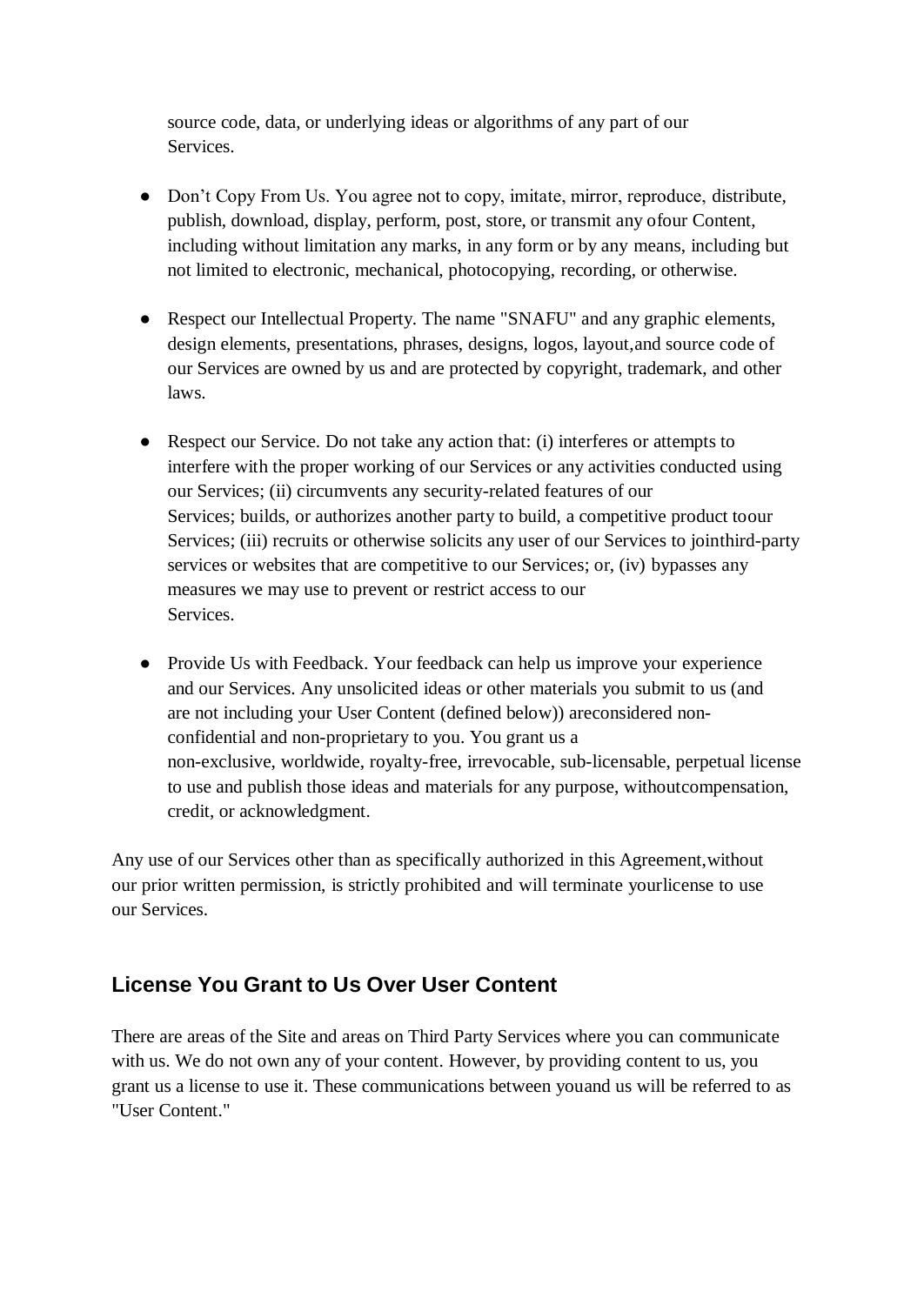When you submit code, post, or otherwise direct communications to us (through the use of the Site, or via a phone call, email, Slack message, etc., with a member of ourteam) you give us a license to modify, use, adapt, copy, and publish your User Content. You agree that this license includes the right for us to use your User Content for commercial advertising and promotional purposes and to improve the Site. You agree that the User Content provided to us is non-confidential and that wehave the right to unrestricted use for any purpose, commercial or otherwise, withoutacknowledgment or compensation to you.

In uploading any work through our Services as User Content, you authorize other members who have access to that Service to make personal and customary use ofthe work and acknowledge that it may not be protected by copyright.

Permission to Use Your Content. You retain all ownership rights (to the extent thereis any) in any User Content that you post to the Site. However, by submitting any User Content, you hereby grant us a universal, irrevocable, perpetual, non-exclusive, transferable, royalty-free license to use, view, copy, adapt, modify, distribute, license (including under an open-source license), sell, transfer, publicly display, publicly perform, transmit, stream, broadcast, access, view, and otherwise exploit such User Content, in full or in part, in connection with our Services, subject to the terms of our Privacy Policy. Note that this means that we may use any published listings for commercial means and may sell or exchange information (except personal information pursuant to our Privacy Policy) with third parties.

Responsibility for Your Content. You should only provide Content that you have the right to share and are comfortable sharing with others under this Agreement. Don't upload, post, or otherwise transmit any User Content to, or through, our Services that infringes, misappropriates, or otherwise violates any copyright, trademark, or other intellectual property rights, right of privacy, right of publicity, or any other right ofany entity or person, or that is unlawful, threatening, libelous, defamatory, obscene, scandalous, inflammatory, pornographic, or profane, or that could constitute or encourage conduct that would be considered a criminal offense, give rise to civil

liability, or otherwise violate any law or our rules or policy. If you do so, we reserve the right to remove any and all of your User Content from our Services at any time atour sole discretion.

### **Approval of Content.**

We do not verify or pre-approve any posted User Content, and material in the form of opinions are not our opinions.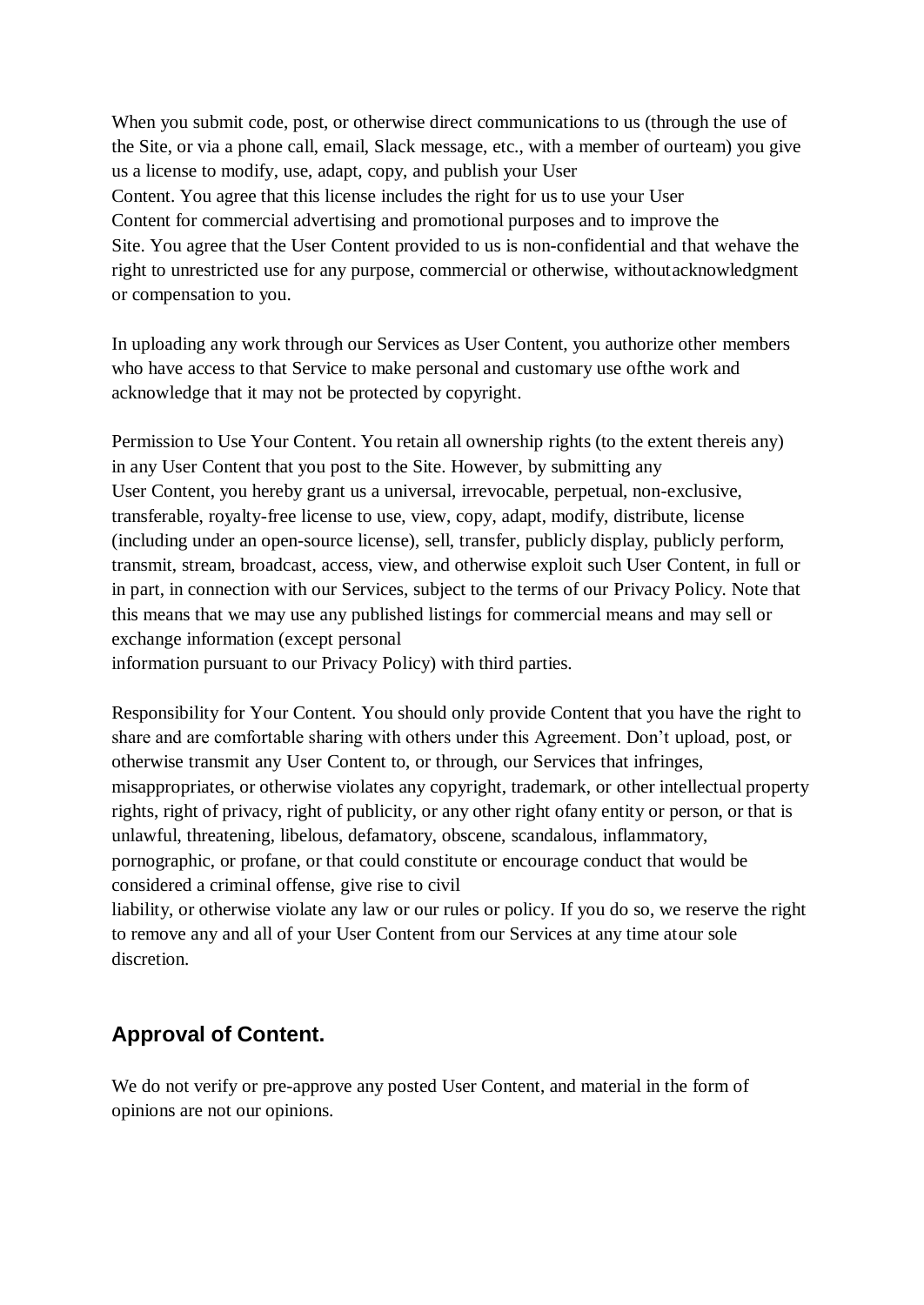### **Intellectual Property Infringement**

If you think any of the Content or User Content on our Site infringes on yourintellectual property rights (e.g., trademarks, patents, trade secrets, rights of publicity, etc.), send us a request to take down such infringing content by emailing usat [hello@nftsnafu.org](mailto:hello@nftsnafu.org) our best to take it down as expeditiously as possible. Your complaint or request should include:

- The intellectual property you own that is being infringed;
- A description of the content you believe infringes upon your intellectual property;
- The website URL that contains or is associated with the infringing content; and
- A short explanation of how the content infringes your rights.

# **Complaint Processing**

Once we receive a complaint, we will make our best efforts to review it as soon as possible. If you have provided all of the information above, we will promptly remove or block access to the content and will send a notice to the other user indicating thatwe have done so.

# **Counter Notice**

If you receive a notice that we have removed infringing or false content, and you believe that we have acted as a result of misidentification or error, you can lodge a counter notice ("Counter Notice") by emailing us a[t](mailto:info@alexsyo.com) hello@nftsnafu.org. Any CounterNotice should include:

- Your full name, telephone number, and email address;
- An identification of the material that we have taken down:
- A statement under penalty of perjury that you have a good faith belief that the material was removed as a result of mistake or misidentification;
- A statement that you consent to the jurisdiction of the Pärnu county court of Estonia, and that you will accept service of process from the complaining party or its agent in the event that a lawsuit is filed against you relating to such content; and
- Your physical or electronic signature.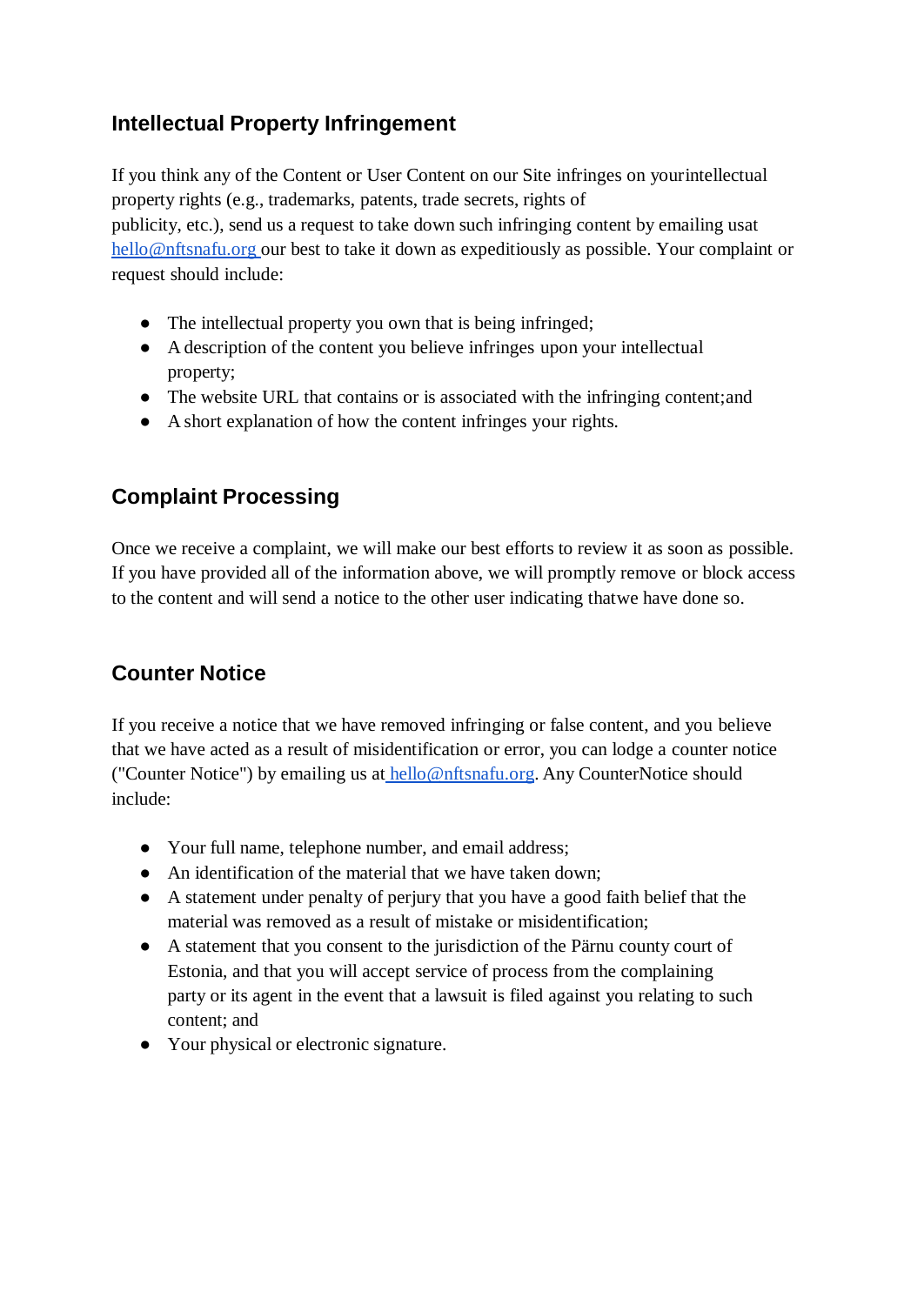If we receive such a Counter Notice, we will re-upload the content, unless we first receive notice from the complaining party that it has filed a lawsuit or other action seeking a court order to keep you from engaging in the allegedly infringing activity.

### **Limitation of Liability & Disclaimer of Warranties**

You understand and agree that we have no control over, and no duty to take anyaction regarding:

- which members subscribe to our Services;
- what content you access via our Services;
- what effect the content may have on you;
- how you may interpret or use the content; or
- what actions you may take as a result of your exposure to the content.

You release us from all liability related to you acquiring or not acquiring content through our Services. The Site may contain, or direct you to websites containing,information that some people may find offensive or inappropriate. We make no

representations concerning any such content contained in or accessed through our Site, and we will not be responsible or liable for the accuracy, copyright compliance,legality, or decency of material contained in or accessed through our Services. Yourinteractions with organizations and/or individuals found on or through the Site,

including membership payment or services, and any other terms, conditions,

warranties, or representations associated with such dealings, are solely between youand such organizations and/or individuals.

# **Warranty & Limitation of Liability (or The Things You Can't Sue Us For)**

### **Limitation of Liability**

TO THE FULLEST EXTENT PERMITTED BY APPLICABLE LAW, IN NO EVENT WILL WE OR ANY OF OUR OFFICERS, DIRECTORS, REPRESENTATIVES, AGENTS, SERVANTS, COUNSEL, EMPLOYEES, CONSULTANTS, LAWYERS, AND OTHER PERSONNEL AUTHORIZED TO ACT, ACTING, OR PURPORTINGTO ACT ON OUR BEHALF (COLLECTIVELY THE "COMPANY PARTIES") BE LIABLE TO YOU UNDER CONTRACT, TORT, STRICT LIABILITY, NEGLIGENCE,OR ANY OTHER LEGAL OR EQUITABLE THEORY, FOR: (A) ANY LOST PROFITS, DATA LOSS, COST OF PROCUREMENT OF SUBSTITUTE GOODS OR SERVICES, OR DIRECT, INDIRECT, INCIDENTAL, SPECIAL, PUNITIVE, COMPENSATORY, OR CONSEQUENTIAL DAMAGES (INCLUDING ATTORNEYS'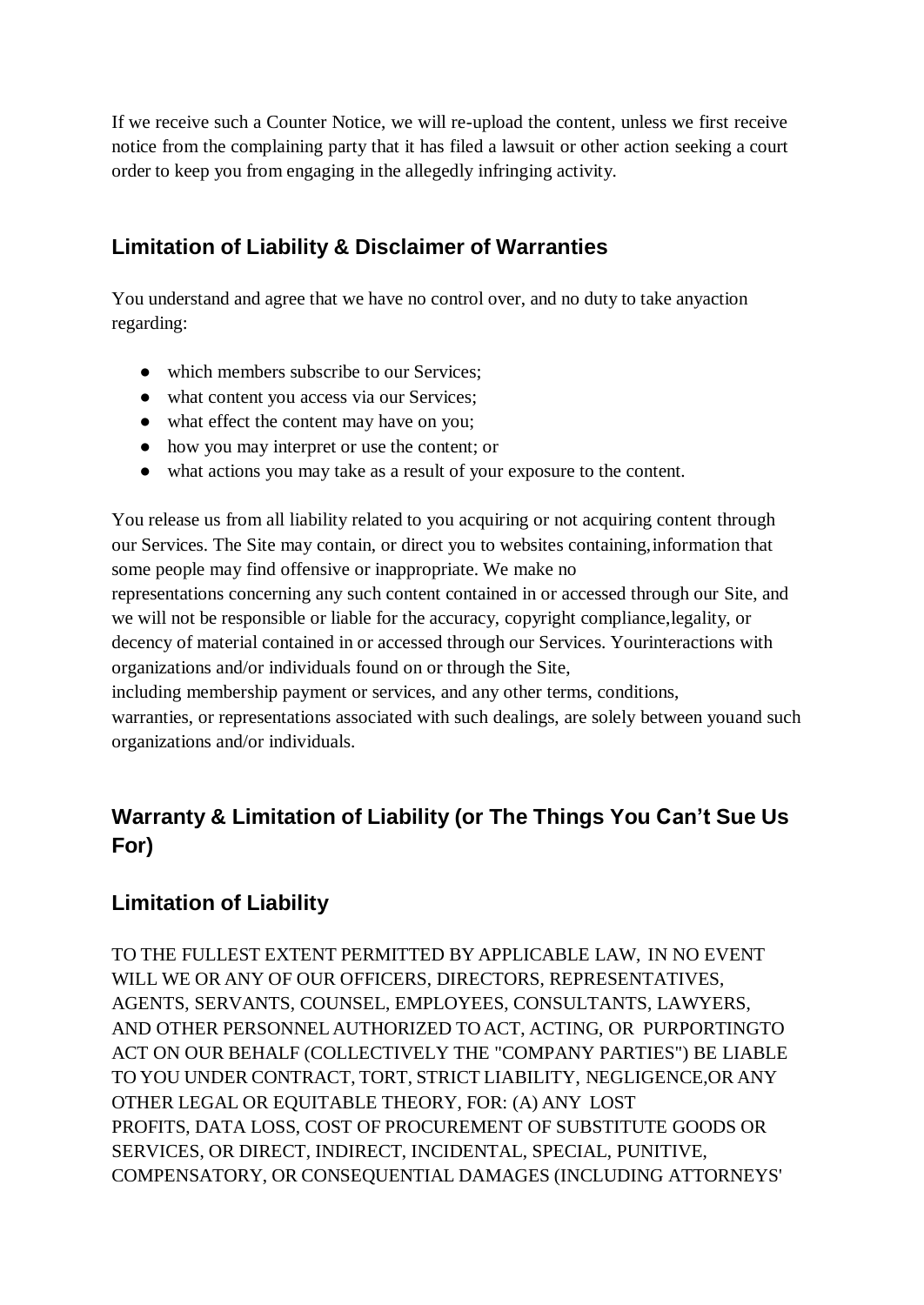FEES AND ALL RELATED COSTS AND EXPENSES OF LITIGATION AND ARBITRATION, OR AT TRIAL OR ON APPEAL, IF ANY, WHETHER OR NOT LITIGATION OR ARBITRATION IS INSTITUTED) OF ANY KIND WHATSOEVER RESULTING FROM: (I) YOUR ACCESS TO, USE OF, OR RELIANCE ON ANY CONTENT, MATERIALS, TEMPLATES, AGREEMENTS AND FORMS PROVIDED THROUGH THE SITE OR ANY ERRORS OR OMISSIONS IN ANY CONTENT, MATERIALS, TEMPLATES, AGREEMENTS, AND FORMS; (II) ANY UNAUTHORIZED ACCESS TO OR USE OF THE SITE OR OUR SECURE SERVERS AND/OR ANY AND ALL PERSONAL INFORMATION AND/OR FINANCIAL INFORMATION STORED THEREIN; (III) ANY INTERRUPTION OR CESSATION OF TRANSMISSION TO OR FROM THE SITE; OR (IV) ANY BUGS, VIRUSES, TROJAN HORSES, OR THE LIKE THAT MAY BE TRANSMITTED TO OR THROUGH OUR SITE BY ANY THIRD PARTY (REGARDLESS OF THE SOURCE OF ORIGINATION), OR (B) ANY DIRECT DAMAGES IN EXCESS OF (IN THE AGGREGATE) OF THE GREATER OF: (I) FEES PAID TO US FOR THE APPLICABLE PRODUCTS; OR  $(II)$   $€100.00$ .

THESE LIMITATIONS APPLY REGARDLESS OF LEGAL THEORY, WHETHER BASED ON TORT, STRICT LIABILITY, BREACH OF CONTRACT, BREACH OF WARRANTY, OR ANY OTHER LEGAL THEORY, AND WHETHER OR NOT WE WERE ADVISED OF THE POSSIBILITY OF SUCH DAMAGES.

SOME JURISDICTIONS DO NOT ALLOW THE EXCLUSION OR LIMITATION OF LIABILITY FOR CONSEQUENTIAL OR INCIDENTAL DAMAGES, SO THE ABOVE LIMITATION MAY NOT APPLY TO YOU.

#### **Warranty Disclaimer**

OUR SERVICES AND ALL MATERIALS, DOCUMENTS OR FORMS PROVIDED ON OR THROUGH YOUR USE OF THE SITE OR SERVICES ARE PROVIDED ONAN "AS-IS" AND "AS-AVAILABLE" BASIS WITHOUT WARRANTY OF ANY KIND. TO THE MAXIMUM EXTENT PERMITTED BY LAW, WE DISCLAIM ALL REPRESENTATIONS AND WARRANTIES OF ANY KIND, WHETHER EXPRESSOR IMPLIED, RELATING TO THE SITE OR ANY CONTENT ON THE SITE, WHETHER PROVIDED OR OWNED BY US OR BY ANY THIRD PARTY, INCLUDING WITHOUT LIMITATION WARRANTIES OF MERCHANTABILITY,FITNESS FOR A PARTICULAR PURPOSE, TITLE, NON-INFRINGEMENT, FREEDOM FROM COMPUTER VIRUS, AND ANY IMPLIED WARRANTIES ARISING FROM COURSE OF DEALING, COURSE OF PERFORMANCE, OR USAGE IN TRADE, ALL OF WHICH ARE EXPRESSLY DISCLAIMED. IN ADDITION, WE DO NOT REPRESENT OR WARRANT THAT THE CONTENT, MATERIALS AND FORMS ACCESSIBLE VIA THE SITE ARE ACCURATE,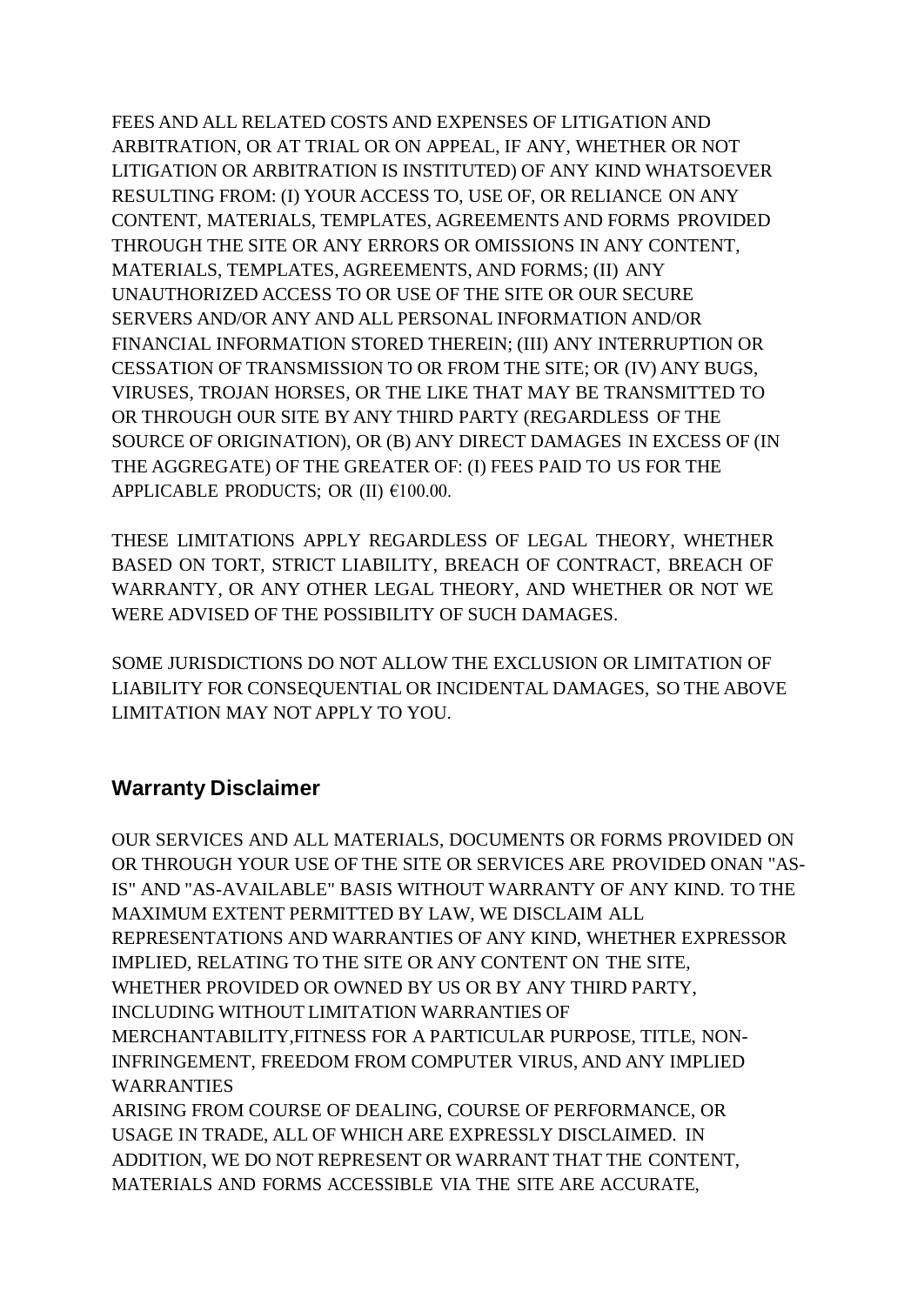COMPLETE, AVAILABLE, CURRENT, FREE OF VIRUSES OR OTHER HARMFUL COMPONENTS, OR THAT THE RESULTS OF USING THE SITE WILL MEET YOUR REQUIREMENTS.

OBTAINING ANY FORMS OR MATERIALS THROUGH THE USE OF THE SITE OR SERVICES IS DONE AT YOUR OWN DISCRETION AND AT YOUR OWN RISK. WE SHALL HAVE NO RESPONSIBILITY FOR ANY DAMAGE TO YOUR COMPUTER SYSTEM OR LOSS OF DATATHAT RESULTS FROM THE DOWNLOAD OF ANY CONTENT, MATERIALS, INFORMATION OR SOFTWARE.

SOME STATES DO NOT ALLOW THE DISCLAIMER OF IMPLIED WARRANTIES,SO THE FOREGOING DISCLAIMERS MAY NOT APPLY TO YOU. THIS PARAGRAPH GIVES YOU SPECIFIC LEGAL RIGHTS AND YOU MAY ALSO HAVE OTHER LEGAL RIGHTS THAT VARY FROM STATE TO STATE.

#### **Indemnification (or What Happens If You Get Us Sued)**

To the extent permitted by applicable law, you agree to defend, indemnify, and hold harmless the Company Parties from and against any and all claims, damages, obligations, losses, liabilities, costs or debt, and expenses (including but not limitedto attorneys' fees) arising from: (i) your use of and access to the Site; (ii) any User Content you post, program, upload, use, distribute, store, or otherwise transmit through the Site; (iii) your violation of any term of this Agreement; or, (iv) your violation of any law, rule, or regulation, or the rights of any third party.

#### **Time Limitation on Claims**

You agree that any claim you may have arising out of or related to your relationship with us must be filed within one (1) year after such claim arose where, for purposes of this section, the time that the injury or harm occurred – not when it was discoveredthereafter – is where it arose; otherwise, your claim is permanently barred.

#### **Governing Law**

No matter where you're located, the laws of the Republic of Estonia will govern theseTerms and the parties' relationship as if you signed these Terms in Estonia, without regard to Estonia's conflicts of laws rules. If any provisions of these Terms are inconsistent with any applicable law, those provisions will be superseded or modifiedonly to the extent such provisions are inconsistent. The parties agree to submit to the Pärnu county court in Estonia for exclusive jurisdiction of any dispute arising out of or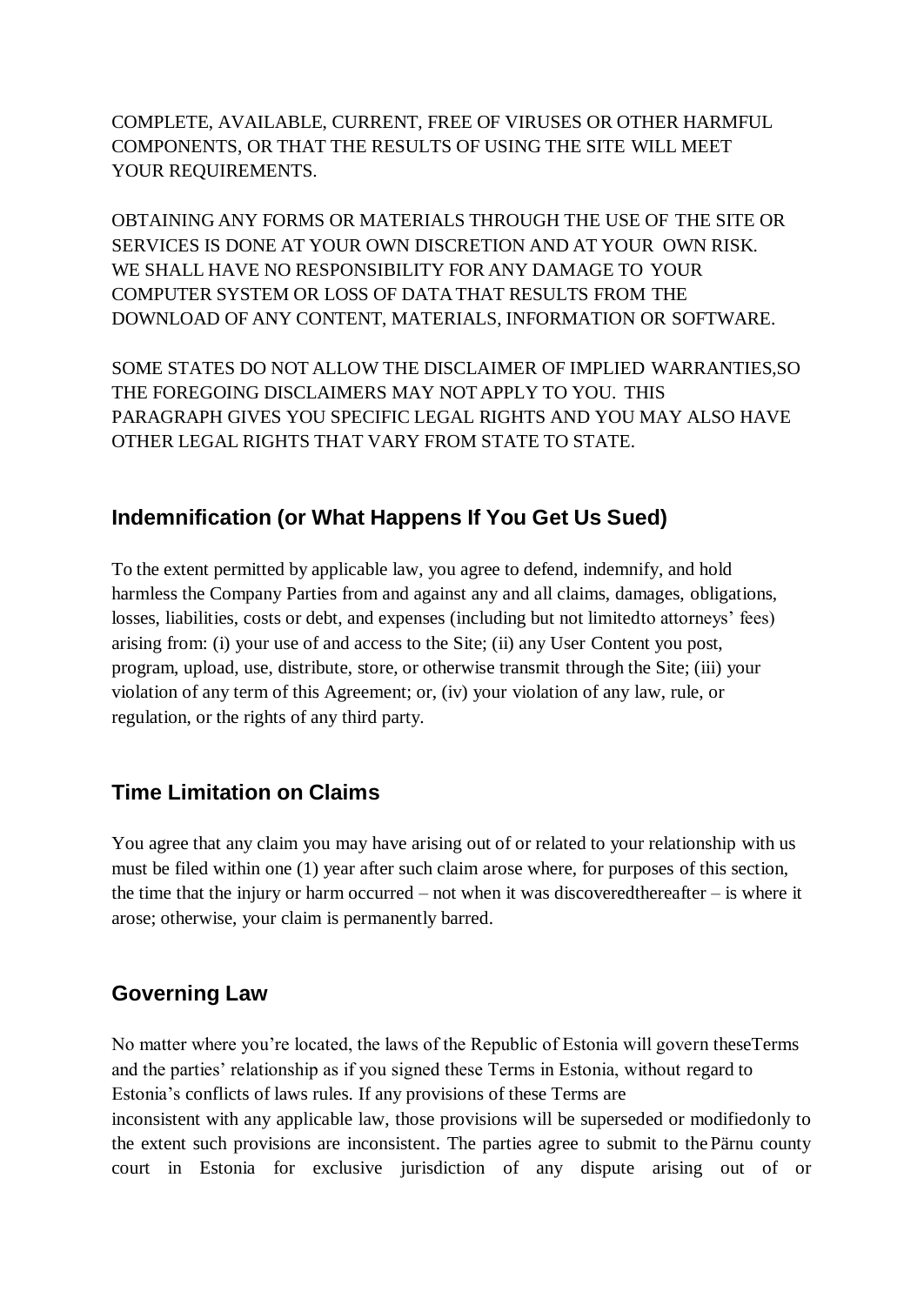related to your use of the Services or your breach of these Terms. You waive any objection based on lack of personal jurisdiction, place of residence, improper venue,or forum non conveniens in any such action.

Our failure to enforce any right or provision of these Terms will not be considered awaiver of those rights. If any provision of these Terms is held to be invalid or unenforceable by a court, the remaining provisions of these Terms will remain in effect.

### **Termination**

We reserve the right to terminate your license to use our Services or block or preventyour access to the Site without providing you with notice or reason.

If we terminate your account, you must immediately stop using our Services and youagree not to attempt to regain access to our Services without our express permission. Such termination will result in the suspension or deletion of your accountand access to your account. In the event of termination of your account, the provisions of this Agreement shall remain in effect, and we reserve the right to retainany data or information you have provided to us or posted on the Site. We will not beliable to you for the effect that any changes to the Services may have on you,

including your income or your ability to generate revenue through the Services.

If you wish to terminate your account with us, please contact us at [he](mailto:info@alexsyo.com)llo@nftsnafu.org. Terminating your account will not affect the availability of User Content that you posted through the Services prior to termination.

### **No Waiver**

Our failure to exercise, or delay in exercising, any right, power, or privilege under this Agreement shall not operate as a waiver; nor shall any single or partial exercise of any right, power, or privilege preclude any other or further exercise thereof.

### **Severability**

If it turns out that any term or provision of this Agreement is invalid, void, or, for any reason, unenforceable, such term or provision will be deemed severable and limitedor eliminated to the minimum extent necessary. The limitation or elimination of the term or provision will not affect any other terms of this Agreement.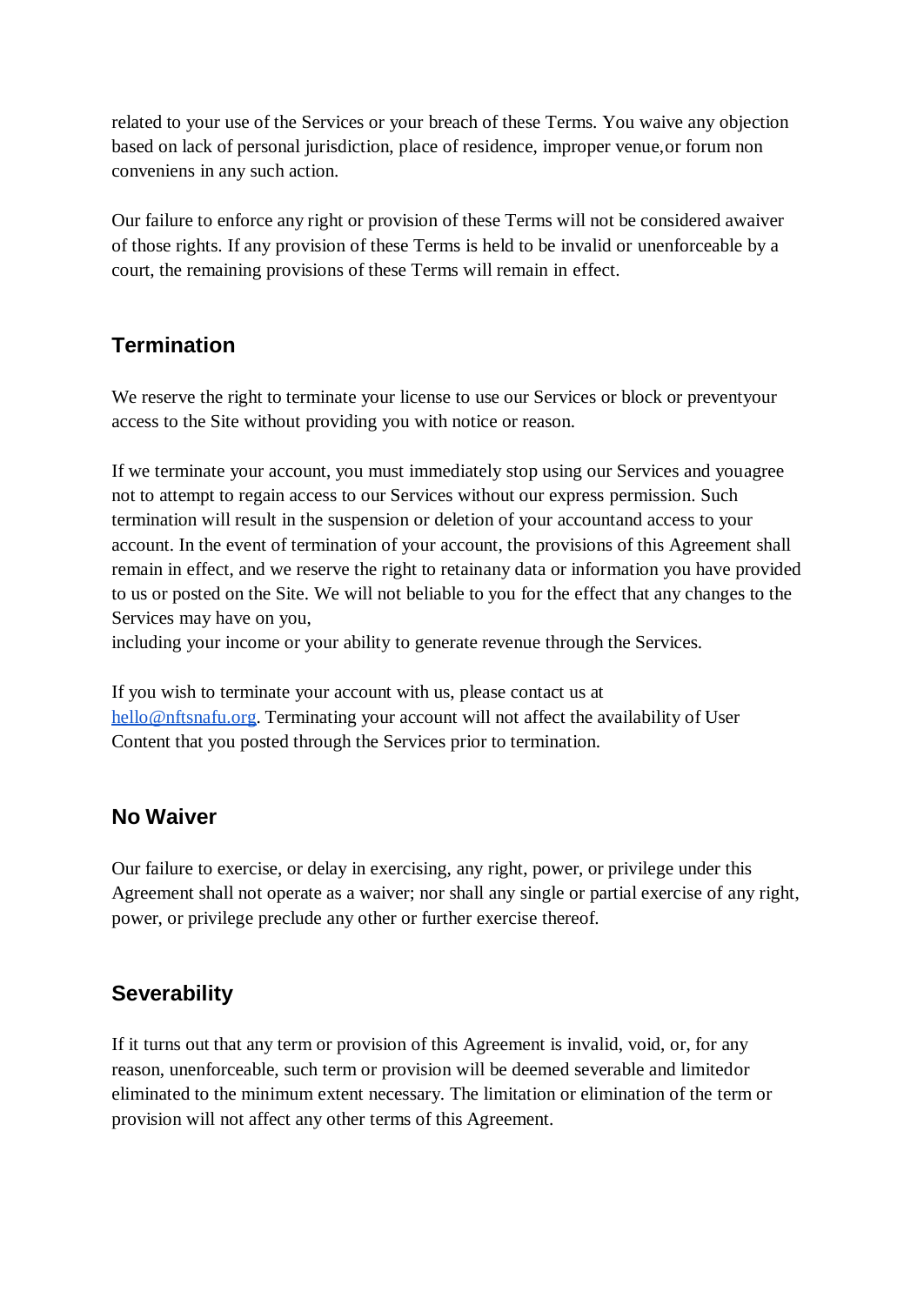### **Arbitration & Waiver of Class Action**

The parties agree to arbitrate any dispute arising from this Agreement or your use ofthe Site on an individual basis. ARBITRATION PREVENTS YOU FROM SUING IN COURT OR FROM HAVING A JURY TRIAL. THE PARTIES HEREBY EXPRESSLY WAIVE TRIAL BY JURY. The parties agree that: (i) any arbitration will occur in Estonia; and, (ii) the arbitration will be conducted confidentially by a single arbitratorin accordance with the rules of the Supreme Court of Estonia, in the English language, and with limited discovery. At your request, hearings may be conducted in person or by telephone and the arbitrator may provide for submitting and determiningmotions on briefs, without oral hearings. Other than class procedures and remedies discussed below, the arbitrator has the authority to grant any remedy that would otherwise be available to a court or other tribunal. THE PREVAILING PARTY IN ANYACTION OR PROCEEDING TO ENFORCE THESE TERMS SHALL BE ENTITLED TO COSTS AND ATTORNEYS' FEES. THE ARBITRAL DECISION MAY BE ENFORCED IN ANY COURT. WHETHER THE DISPUTE IS HEARD IN ARBITRATION OR IN COURT, YOU AND SNAFU COLLECTIVE WILL NOT COMMENCEAGAINST THE OTHER A CLASS ACTION, CLASS ARBITRATION, OR

REPRESENTATIVE ACTION OR PROCEEDING.

### **Force Majeure**

We shall not be held liable for any delays, failure in performance, or interruptions of service which result directly or indirectly from any cause or condition beyond our reasonable control, including but not limited to: any delay or failure due to any act of God, act of civil or military authorities, act of terrorism, civil disturbance, war, strike orother labor dispute, fire, interruption in telecommunications or Internet services or network provider services, failure of equipment and/or software, other catastrophes, or any other occurrence which is beyond our reasonable control and shall not affect the validity and enforceability of any remaining provisions.

### **Assignment**

You agree that we may assign any of our rights and/or transfer, sub-contract, or delegate any of our obligations under these Terms. Your agreement to these Termsis personal to you and you may not transfer or assign it to any third party.